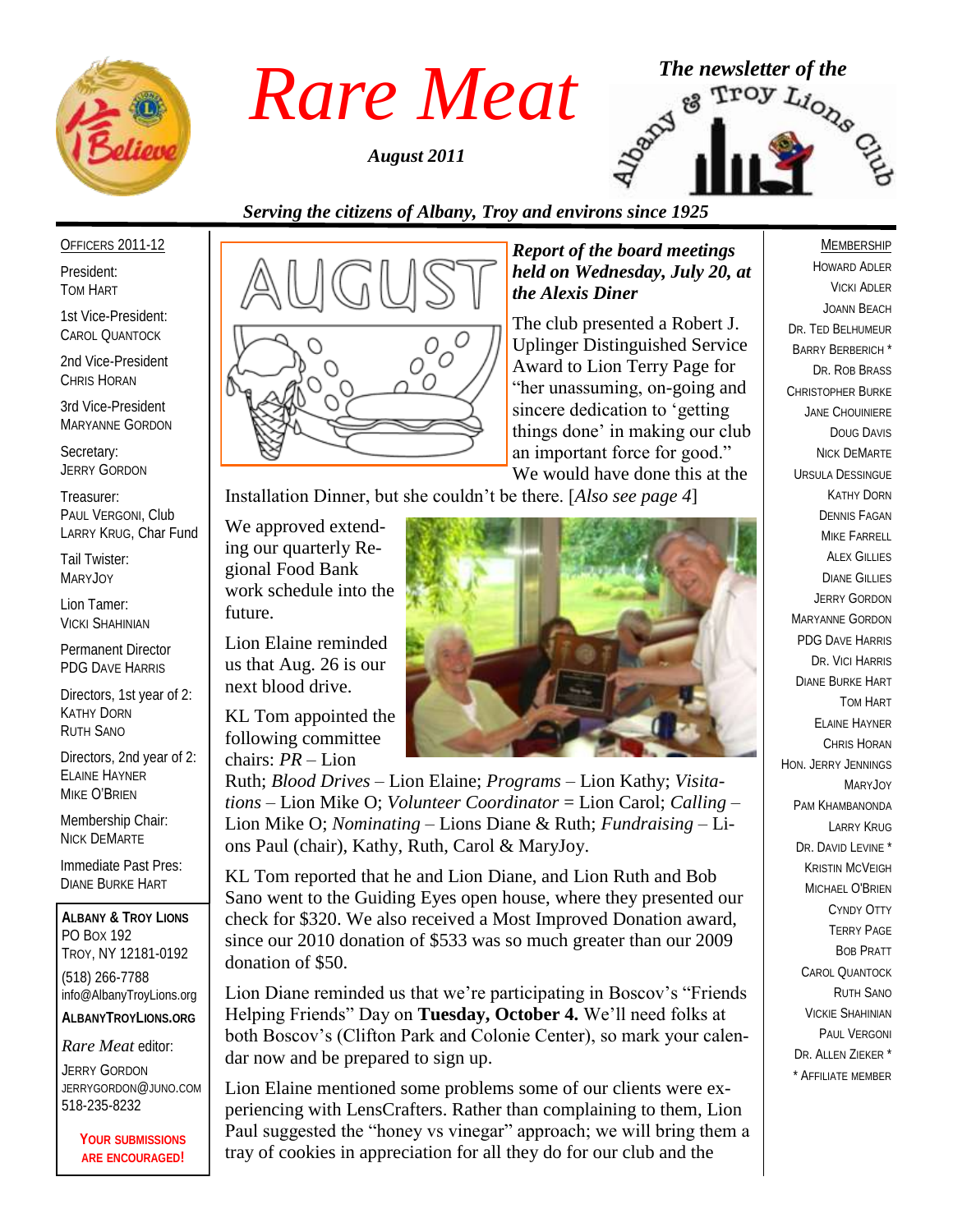people we send to them. Also, KL Tom will be calling a meeting with the relevant parties to review our eyeglass distribution procedure.

We discussed whether we should establish a regular schedule for doing meals at Joseph's House, or perhaps finding an additional shelter in Albany we could feed. We decided to do one more at Joseph"s House, maybe in November.

Since 1946, *Fight for Sight* has invested in the future of eye and vision research by funding promising scientists early in their careers. Fight for Sight is holding a fund-raising event on Aug. 27 at the E. Greenbush Fire Company. We voted to donate \$75, and KL Tom will see if there"s some way we can participate to increase our visibility in the community.

In an e-mail vote on July 28, we decided to again participate in NABA"s Low-Vision Technology Fair. It will be at the Beltrone Center off Wolf Rd on **Wednesday, October 19**, from 10AM to 6PM. We"ll need folks to sit at the table and distribute information, so mark your calendar now and be prepared to step forward.

# *Our next meeting...*

Our next general meeting won"t be until September, but of course your board of directors will be working tirelessly over the summer. All Lions are welcome at the board meetings, which are on the 3rd Wednesday (August 17 is the next one) at 8:00 AM at the Alexis Diner, so if you need a "meetings fix," you know where to find us.

# *Regional Food Bank*

A stalwart group of 7 Lions + 5 friends and relatives showed up at the Regional Food Bank on July 12 for this quarterly service event. This is a fun way to live up to our motto, We Serve. If you haven't done it before, it's not too late to start. And if you have done it before, welcome back. Remember that friends and family (including kids) are welcome. We can"t have too many people, because they assign our task based on our group size. Our next outing will be Tuesday, October 11.



# *Club Demographics*

As we start a new Lions year, you might be interested in some statistics about our club: We have 39 members, of whom 21 (54%) are male and 18 (46%) are female. 17 of us live in Albany County, 19 in Rensselaer County and 3 live elsewhere. Our ages range from 32 to 83, with an average of 60 and a median of 63. Our years in Lionism (with our club) range from under 1 to 32, with an average of 11 and a median of 9.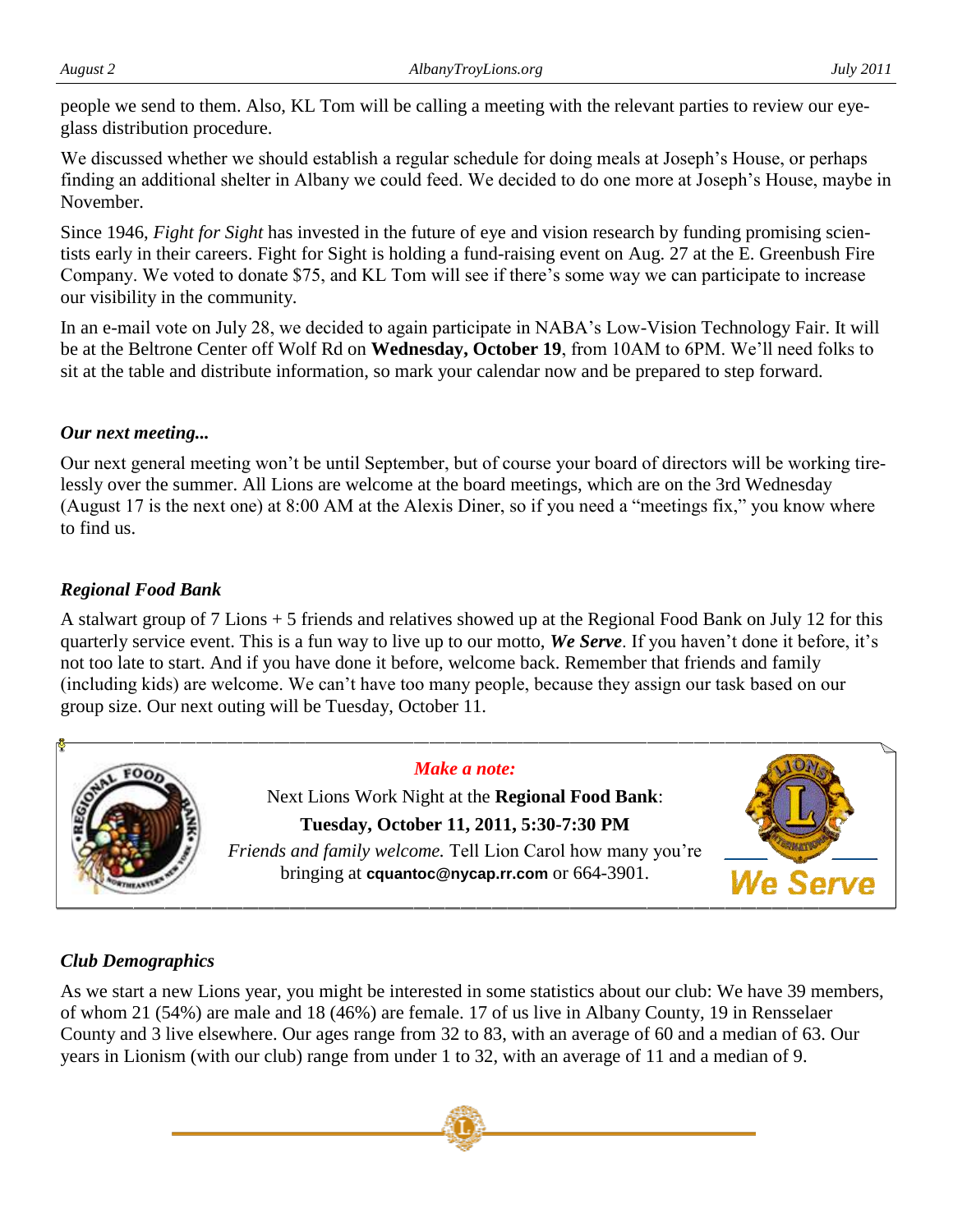# *What does "We Serve" mean to our club? Between July 1, 2010 and June 30, 2011, the Albany & Troy Lions Club:*

- Collected **13,000** pairs of used eyeglasses and **173** used hearing aids.
- Provided eyeglasses for **47 children** and **73 adults.**
- Held a School-Nurse Appreciation dinner at which we hosted 60 school nurses and provided an educational speaker.
- Provided dinner for the residents of Joseph's House, a homeless shelter in Troy.
- Conducted a vision and hearing screening at a local company. A Lions audiologist screened 24 employees and a Lions optometrist screened 20.
- Sponsored a blood drive in December that collected enough blood to help 129 people. Two Lions donated blood, and 8 Lions worked 35 man-hours.
- Five Lions helped load 9400 pairs of used shoes that will be distributed in Appalachia.
- Held 3 work nights at the Regional Food Bank.
- Sponsored a blood drive in August that collected enough blood to potentially save 234 lives. 7 Lions  $+3$ potential Lions worked 38 man-hours setting up appointments and at the drive; 2 Lions donated blood.
- Helped with fund-raising for a Troy family that lost their home in a fire.
- Spear-headed a district-wide drive to provide a posthumous Bronze Knight of the Blind award to Dr Tom Little.
- Helped fund a 16-year-old deaf girl's attendance at a pre-college experience called "Explore Your Future."
- Helped fund a hard-of-hearing 5th-grader's trip to a Lions Camp for the deaf in Brattleboro, VT.
- Helped fund hearing aids for 4 people.
- Provided \$100 scholarships to graduating senior from 14 area high schools.
- Donated to Lions Clubs International Foundation; Sight Society of NENY (Lions Eye Bank); Regional Food Bank; Alight Care Center; Lions Eye Institute; Assoc for the Hearing Impaired; NABA; Visions Center on Blindness; Lions Hearing Conservation Society; ARC of Rens County; NYS & Bermuda Lions Foundation; Hugh O'Brian Youth Leadership; Guiding Eyes for the Blind.

### *Happy Birthday!*

Happy **August** birthday to these A&T Lions:

1st - Paul Vergoni 5th - Chris Horan



### *Happy Anniversary!*

Happy Lions anniversary to these **August** inductees:

Kathy Dorn - 1 year Chris Horan - 2 years Vici Harris- 7 years

### *On a more personal note …*

Back in late May, Lion Paul and Laura Vergoni took a two-week cruise to Alaska and they had a great time. For their next big adventure, they should learn how to take digital pictures so I can put them in the *Rare Meat*.

Folks, the only way I get items for this section is if someone tells me what's going on. This section is intended to increase camaraderie among our members by giving you some idea of what your fellow Lions are up to when they're not being Lions. If you think this is a good idea, you can help by giving me a few words occasionally about what's noteworthy in your life. Or tell me about some other Lion who might be too shy or modest to tell me him/herself.